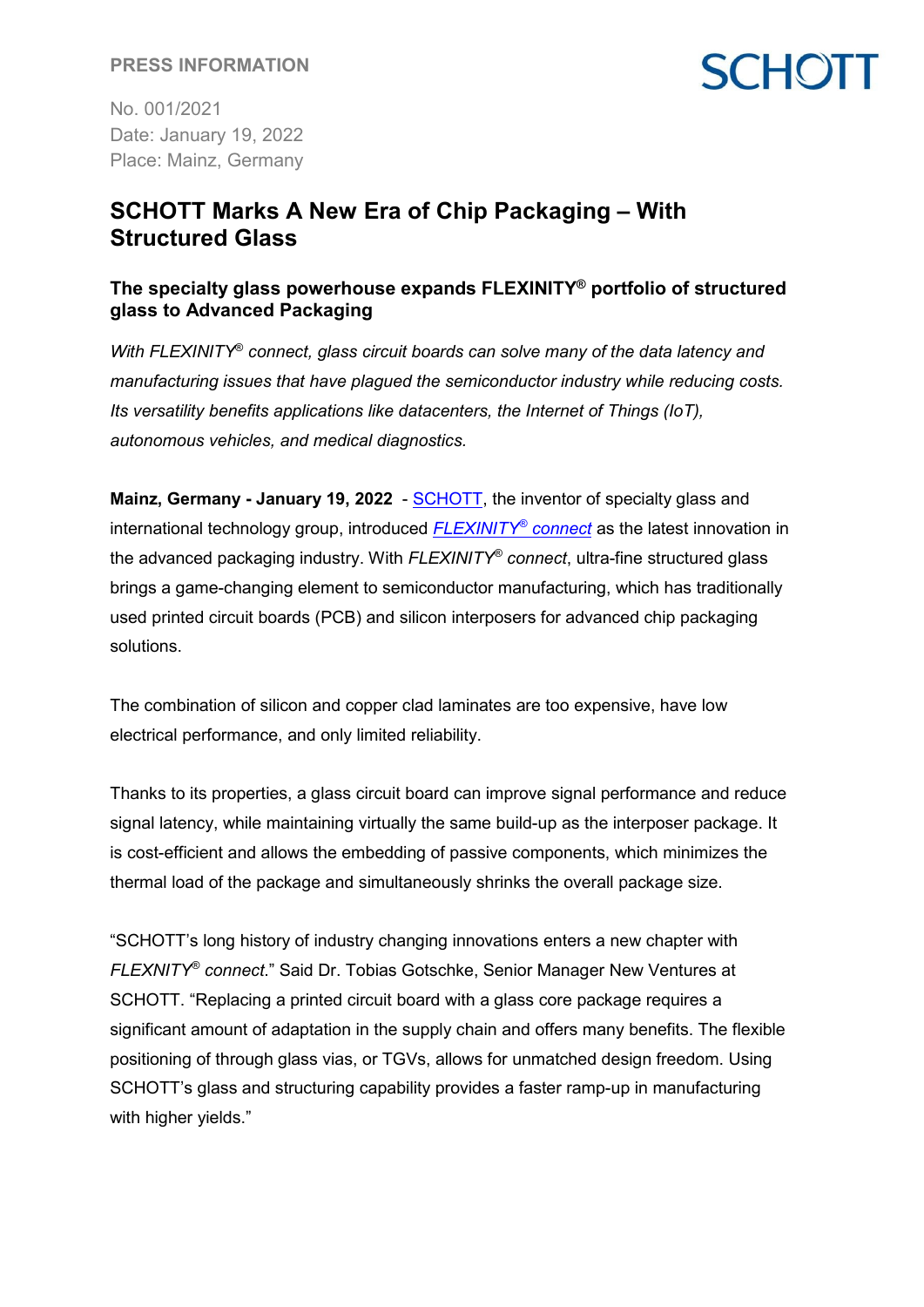**PRESS INFORMATION**

# **SCHOTT**

No. 001/2021

*FLEXINITY® connect* offers versatility in format, allowing for a wide spectrum of applications. With a thickness range from 0.1 mm to 1.1 mm, a maximum size of 600 mm, and up to millions of holes with a radius of as little as 25 um which is thinner than a human hair, the new product can be used in nearly any capacity.

For high performance computing applications like datacenters and artificial intelligence, *FLEXINITY® connect* increases efficiencies for higher computing power with large thermal loads. In mobile and IoT applications, *FLEXINITY® connect* offers ubiquitous and fast wireless communication, enabled by the integration of antenna in package (AiP) for higher frequencies in the GHz regime and optimized materials for broad bandwidth in all climate zones. Further prospective use-cases include autonomous driving and medical diagnostics.